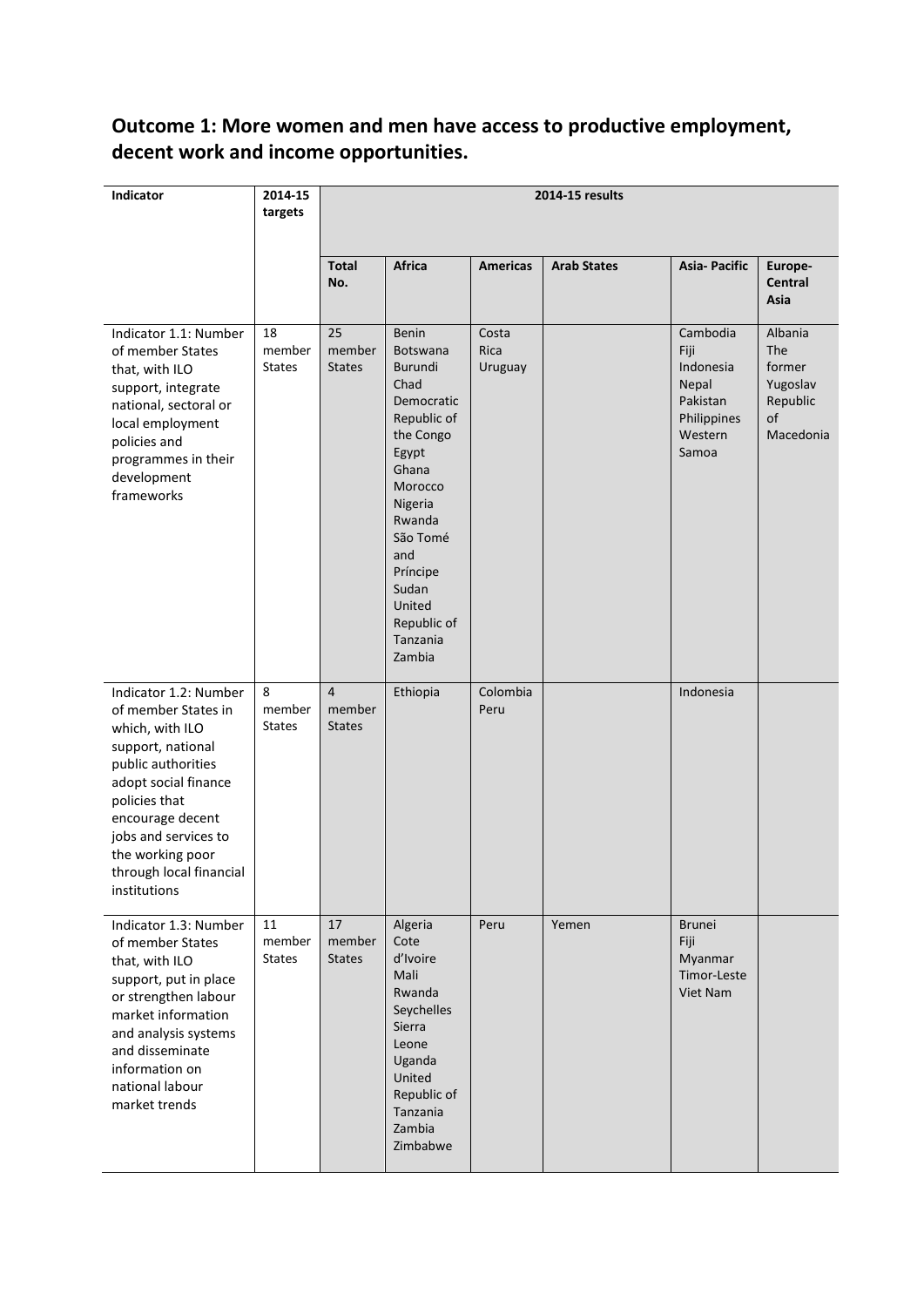| Indicator 1.4: Number<br>of member States<br>that, with ILO<br>support, include the<br>promotion of<br>productive<br>employment, decent<br>work and income<br>opportunities in their<br>disaster risk<br>reduction/recovery<br>measures and in their<br>conflict prevention,<br>reconstruction and<br>recovery programmes | 11<br>member<br><b>States</b> | 6<br>member<br><b>States</b><br>and 1<br>territory | Madagascar<br>Somalia                                                            |                                                                     | Jordan<br>Occupied<br>Palestinian<br>Territory | Solomon<br>Islands<br>Sri Lanka                                                                        | <b>Ukraine</b> |
|---------------------------------------------------------------------------------------------------------------------------------------------------------------------------------------------------------------------------------------------------------------------------------------------------------------------------|-------------------------------|----------------------------------------------------|----------------------------------------------------------------------------------|---------------------------------------------------------------------|------------------------------------------------|--------------------------------------------------------------------------------------------------------|----------------|
| Indicator 1.5: Number<br>of member States<br>that, with ILO<br>support, show an<br>increasing<br>employment content<br>of investments in<br>employment-<br>intensive<br>infrastructure<br>programmes for local<br>development                                                                                             | 20<br>member<br><b>States</b> | 13<br>member<br><b>States</b>                      | Ethiopia<br>Kenya<br>Madagascar<br>Egypt<br>Mauritania<br><b>Burkina</b><br>Faso | EI<br>Salvador                                                      |                                                | Lao<br>People's<br>Democratic<br>Republic<br>Indonesia<br>Philippines<br>Timor-Leste<br>India<br>Nepal |                |
| Indicator 1.6: Number<br>of member States<br>where, with ILO<br>support,<br>governments,<br>employers' and/or<br>workers'<br>organizations have<br>taken initiatives in<br>policy areas that<br>facilitate transition of<br>informal activities to<br>formality                                                           | 14<br>member<br><b>States</b> | 11<br>member<br><b>States</b>                      | Cameroon<br>Madagascar<br>South<br>Africa                                        | Colombia<br>Peru<br>Jamaica<br>Argentina<br><b>Brazil</b><br>Mexico | Jordan                                         | Nepal                                                                                                  |                |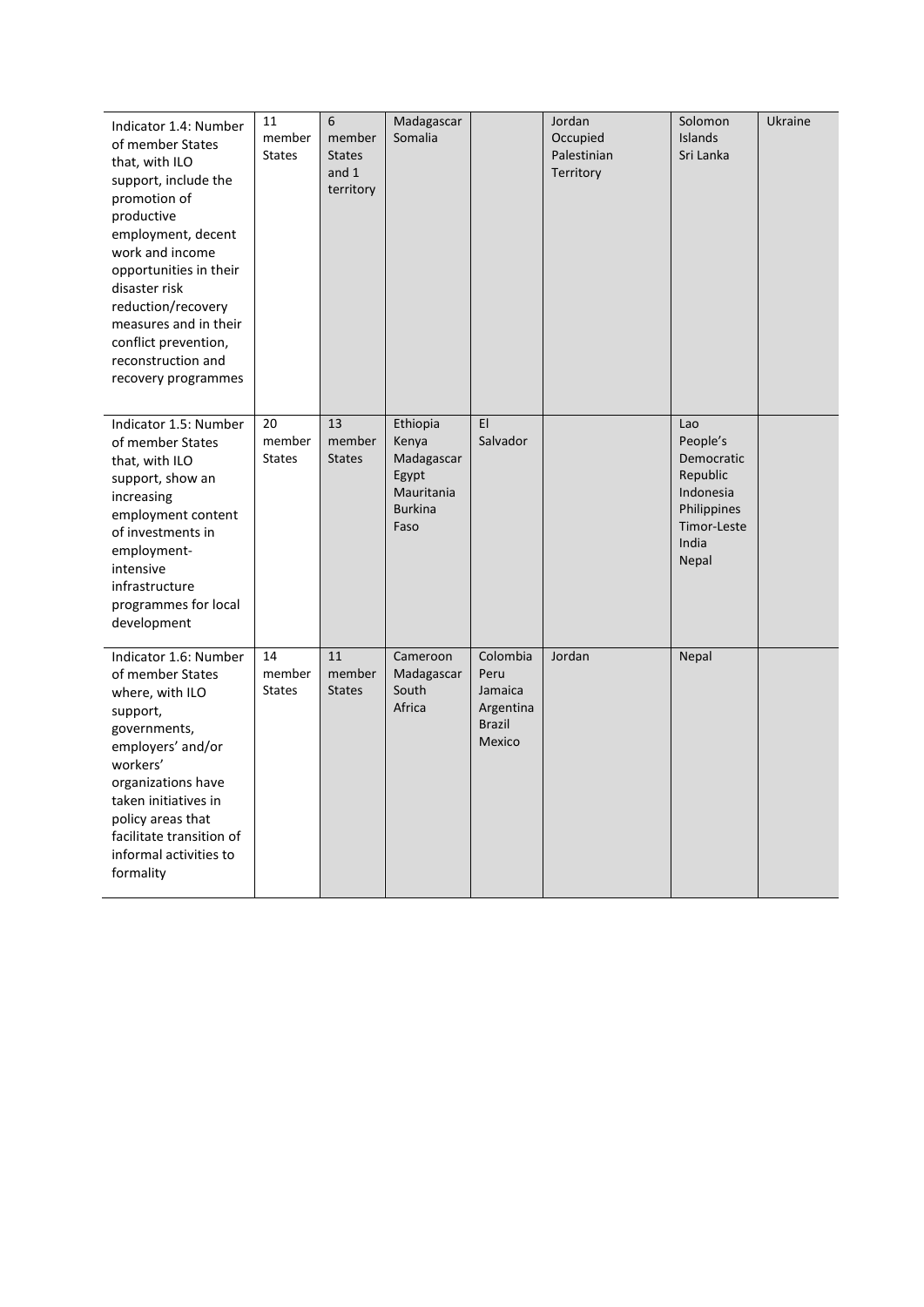# *How the strategy delivered on the two or three areas of focus identified in the programme and budget 2014-15*

Governments and employers' and workers' organizations have increasingly looked at employment and labour market policies and programmes as central elements of national strategies for (i) coping with persistent labour market distress in the long aftermath of the global recession, (ii) taking advantage of demographic dividends in countries with high fertility rates and (iii) making economic growth more inclusive and sustainable in all countries and regions.

The Office provided significant support for the incorporation of employment and decent work into national policy and planning frameworks (indicator 1.1). As a result, employment objectives were included in development strategies in such countries as Botswana, Egypt, Ghana, Indonesia, Mozambique, Philippines, Rwanda and Sudan. For example, Rwanda's Economic Development and Poverty Reduction Strategy II includes as a target, the creation of 200,000 non-farm productive jobs per annum. ILO contributed by helping to set district-level employment targets and carrying out studies on macroeconomic policy. In Mozambique, job creation was one of the strategic priorities of the five-year national plan adopted by the new Government in 2015, with ILO playing a role by drawing attention to the employment agenda.

In other countries (Albania, Benin, Burundi, Cambodia, Chad, Costa Rica, Ghana, Morocco and Nepal), ILO support led to the adoption of comprehensive national employment policies and plans, built on a broad tripartite consensus. In five additional countries, a national employment policy document has been approved by the tripartite constituents and is expected to be officially endorsed in early 2016.

The strongest results were achieved with regard to the initiatives on strengthening labour market information and analysis systems and facilitating the transition of informal activities to formality (indicators 1.3 and 1.6). Through its diversified portfolio of products and services, the Office was able to contribute to robust, integrated initiatives aimed at addressing labour market informality in Low-Income Countries such as Cameroon and Nepal and in the emerging economies of Argentina, Brazil, Colombia, Jamaica, Mexico and Peru. The adoption of the Transition from the Informal to the Formal Economy Recommendation, 2015 (No. 204) helped to catalyse the tripartite constituents' interest in this area of work.

The ILO supported employment programmes through a combination of targeted initiatives in the context of disaster risk reduction and recovery (indicator 1.4), including employment-intensive investment in infrastructure, analysis and promotion of value chains, training in business development and entrepreneurship, employment services and support for local development plans. A similar package improved access to self-reliance opportunities for Syrian refugees and host communities in Mafraq and Irbid, Jordan. These interventions were most effective where the Office could count on a local presence and solid local partnerships.

Direct contributions to greater employment and business opportunities entailed supporting the adoption of labour-based decent work methods, in particular for rural populations in developing countries (indicator 1.5). In 2014, the equivalent of 1,800 full-time jobs were created in Kenya through employment-intensive public investment programmes. Improved maintenance of rural roads led to significant employment generation in eight states in India, where the adoption of a structured approach helped not only to create jobs, but also to generate skills, improve business prospects for small entrepreneurs and sustain local livelihoods. The direct and indirect employment benefits of a large-scale systematic approach were also evident in Timor-Leste, where the ILO helped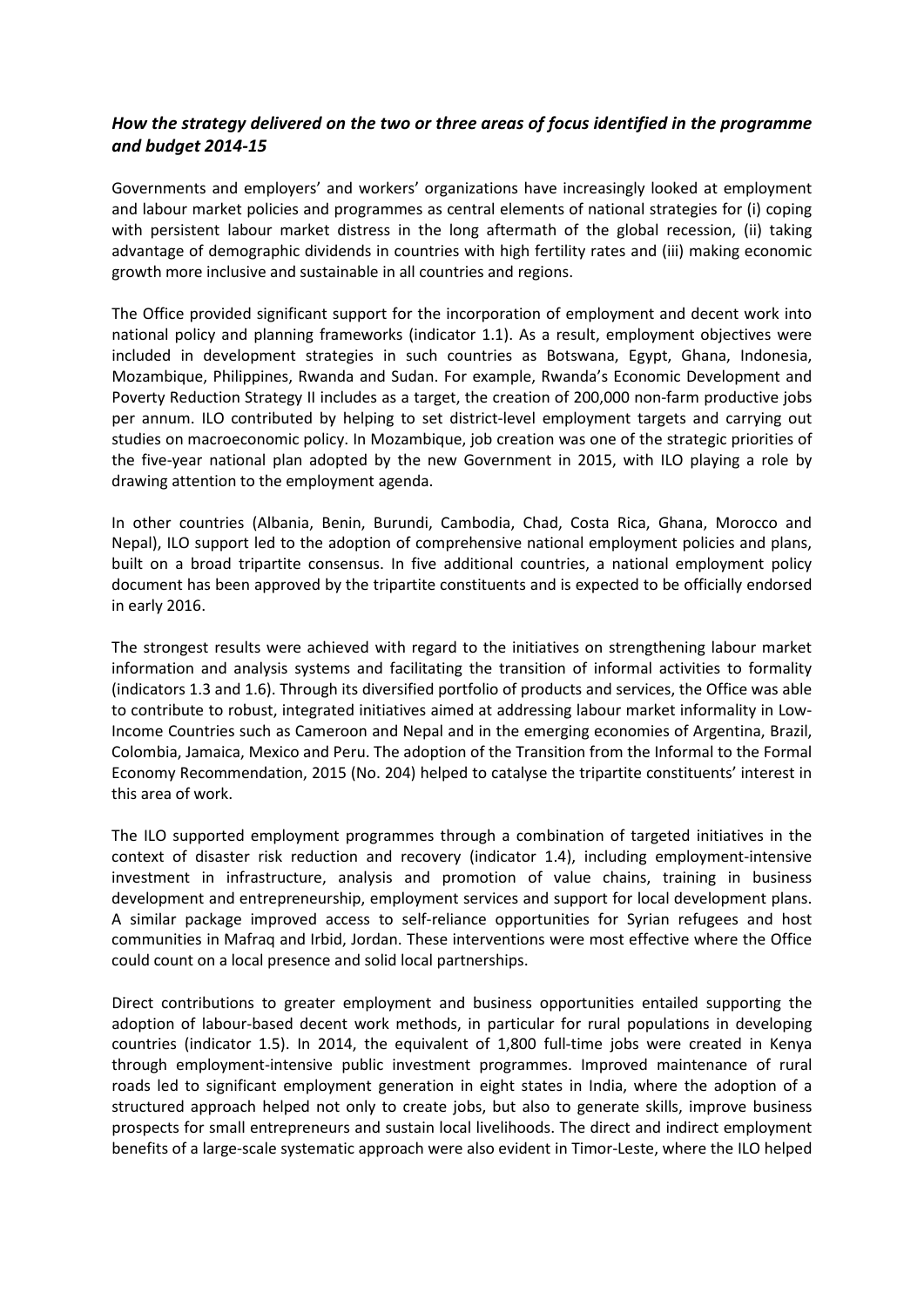to design the national Rural Roads Master Plan; impact assessments carried out at the local level confirmed the positive impact of the Plan on jobs and community development.

#### *How the strategy delivered support to constituents*

ILO research and analyses have informed the participation of constituents in global policy debates at the highest political level within the framework of G20 meetings and other major forums. They have also guided the Office in its provision of policy advice and advisory services to member States.

ILO support for the design and implementation of employment policies was another important mechanism for ensuring the effective engagement of the social partners in policy development and national development debates. National employment policy (NEP) formulation in Morocco, for example, provided an opportunity to improve social dialogue in the country.

In every case, close attention was paid to building constituents' capacities through policy guides, impact assessment methodologies, employment diagnostics and targeting tools. New training courses developed in partnership with the International Training Centre Turin (Turin Centre) addressed specific needs, such as better knowledge of macroeconomic policy and active labour market policies. An employment policy guide for trade unions was also developed.

## *How the strategy helped to address gender equality and non-discrimination*

In all of the analytical work supported by the ILO, an effort was made to ensure that data and analysis were disaggregated by sex. Reporting data on target groups was a main strategy for identifying labour market exclusion and discrimination, raising awareness among policy-makers and assisting in the design of appropriate interventions. For example, evidence that women were underrepresented in the workforce influenced national policy debates in countries such as Pakistan and Timor-Leste.

Attention to gender issues guided ILO support for the NEP process, often leading to the recommendation of gender-responsive measures (e.g. in Burundi, Costa Rica, the Democratic Republic of the Congo and São Tomé and Principe). The Office assisted with analysis, advocacy, training, sharing of good practices and support for the introduction of programmes targeting women workers. The projects in Sri Lanka and the Zaatari refugee camp in Jordan are notable examples of this type of ILO-supported intervention.

Another strategy entailed mainstreaming gender concerns into policy and operational frameworks. A gender-sensitive policy on the transition to formality was adopted by the Jamaica Employer's Federation (JEF) and the three major trade union federations in Nepal, in both cases setting guidelines for members' efforts to facilitate formalization. In the Lao People's Democratic Republic, the Office developed social safeguard frameworks and operational procedures for gender equality that were fully integrated into the design and implementation of rural road work programmes, including as a component of nationally certified training for local contractors. Gender mainstreaming workshops, conducted in order to increase knowledge of gender issues, paid special attention to areas with ethnic minorities in line with the principles of the Indigenous and Tribal Peoples Convention, 1989 (No. 169).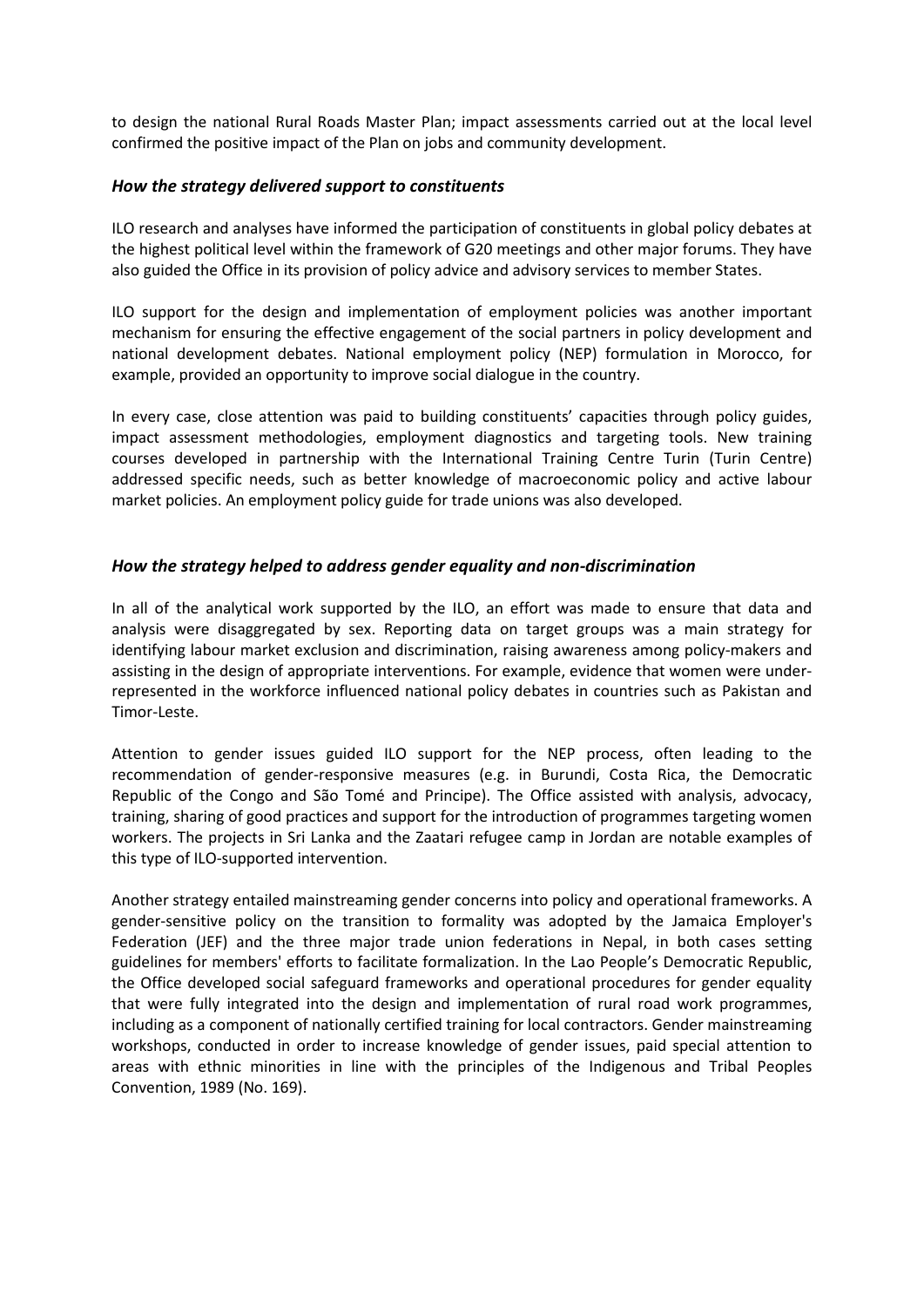## *Significant external partnerships that have helped in delivering the strategy*

ILO research and support for the design of comprehensive NEPs were a form of outreach to key ministries, such as finance and planning, and to central banks. This facilitated the effort to ensure policy coherence in employment promotion in such countries as Botswana, Cambodia, Costa Rica, Nepal and Egypt.

Capacity-building on employment-related matters entailed a considerable effort to engage with officials from central banks and ministries of finance and planning through training courses offered in Turin. This encouraged informed policy dialogue between the tripartite constituents and promoted collaboration and coordination. The new partners developed an appreciation of the crosscutting nature of employment promotion, the coordination role of ministries of labour and the role of the social partners.

Collaboration with the UN system in the area of employment promotion increased over the biennium. Examples include incorporating employment goals into UNDAFs in Fiji, Mozambique, Nigeria, Philippines and Zambia and cooperation with the United Nations Peacebuilding Fund, UN Women and the United Nations Food and Agriculture Organization (FAO) in the reconstruction programme in Nepal. Regional organizations and multilateral development banks, including the European Investment Bank, were also important partners. Joint work with the Asian Development Bank in the areas of employment and labour market diagnostics provided a strong analytical foundation for employment policy development in Fiji, while collaboration with the World Bank and other international agencies helped promote better integration between public works programmes and social protection schemes.

| <b>Significant outputs</b>             |                                                                                                                                                                                                                                                                                                                                                                                                                            |
|----------------------------------------|----------------------------------------------------------------------------------------------------------------------------------------------------------------------------------------------------------------------------------------------------------------------------------------------------------------------------------------------------------------------------------------------------------------------------|
| Knowledge generation<br>and management | • Various working papers on employment-related matters and a policy brief on the role of central banks in<br>responding to development and employment challenges helped to strengthen the ILO's ongoing work on<br>pro-employment macroeconomic policy frameworks.                                                                                                                                                         |
|                                        | • A resource guide entitled "Gender issues in employment and labour market policies" was published in<br>English, French and Spanish.                                                                                                                                                                                                                                                                                      |
|                                        | • A new guide entitled "National Employment Policies: a quide for workers' organizations" was published in<br>English, Spanish, Russian and Arabic and widely disseminated through the ILO website.                                                                                                                                                                                                                        |
|                                        | • Various national guidelines, manuals and training materials on employment-intensive approaches to rural<br>road maintenance, including training materials for "barefoot" technicians in India under the Mahatma<br>Gandhi National Rural Employment Guarantee Act (MGNREGA), were published.                                                                                                                             |
| Upstream policy advice                 | • Twenty-nine member States received advisory services on NEP development, including technical<br>assistance on labour market analysis, development of NEP blueprints, promotion of social dialogue and<br>setting up appropriate institutional mechanisms for policy formulation, implementation, monitoring and<br>evaluation.                                                                                           |
|                                        | • Multiple rounds of tripartite policy dialogue were held at the national and regional levels in the countries<br>where technical assistance with NEP formulation was provided.                                                                                                                                                                                                                                            |
|                                        | • Research and analyses informed discussion of employment and inclusive growth at meetings of the G20<br>and other global and national policy forums.                                                                                                                                                                                                                                                                      |
| Capacity development                   | • The employment policy course, held annually at the Turin Centre, built capacities among government<br>officials, social partners and relevant stakeholders on NEP design, implementation, monitoring and<br>evaluation. During the biennium, 101 people, including 38 women, from 19 countries - 68 government<br>officials, 18 trade union members and 15 representatives from employers' organisations - were trained. |
|                                        | • Four regional workshops (for Europe in Russian, for the Arab States in Arabic, for Anglophone Sub-<br>Saharan Africa in English and for Latin America in Spanish) were organised in 2015 in order to train                                                                                                                                                                                                               |